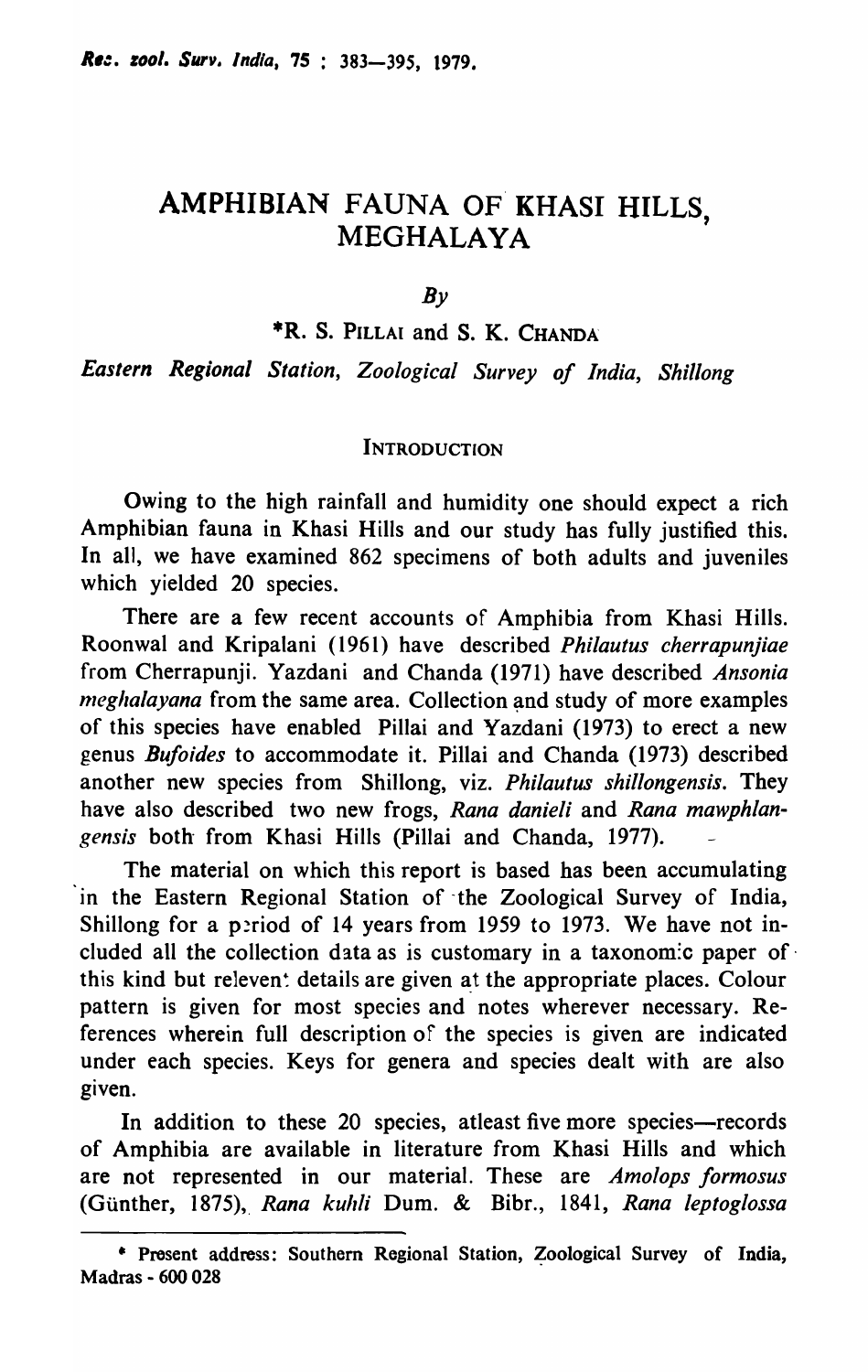(Cope, 1868), Rana assamensis Sclater, 1892 and *Rhacophorus nigropalmatus* Boulenger, 1895. Including these, the total number of species known from Khasi Hills goes upto 25. The prevailing climatological conditions are so congenial to their life that the list presented here does not appear to exhaust its wealth of Amphibian fauna. More intensive surveys are likely to increase the number of species further.

The commonest forms as judged from the number of specimens and diversity of localities are *Rana Iimnocharis, Bufo melanostictus* and *Rana cyanophlyctis* which together constitute about 90% of the bulk of the material. While *B. melanostietus* is stable and exhibits little varia; tion within the species, the other two species of *Rana* exhibit intraspecific variations. The colour pattern in *R. limnoeharis* presents considerable diversity particularly with reference to the vertebral line which may be totally non-existant or very conspicuously broad. In *R. cyanophlyctis*, on the other hand, such variations embrace more characters like body 'profile, tuberculation, glandular fold, tympanum etc.

Out of the many localities in Khasi Hills which yielded Amphibian material, two *viz*. Cherrapunji and Mawphlang deserve special mention. Both these places have yielded six species each presumably because of little disturbance from human agencies. Cherrapunji with its very high rainfall has hills and plateau strewn with large boulders and temporary pools which provide ideal habitat for concealment and breeding. A virgin forest sheltered by hills and cut up with streams provides ideal eco!ogical conditions in Mawphlang for a rich Amphibian fauna. Both these localities are sure to yield more species.

The colour given for the species is that in the preserved state.

The authors are thankful to the Director, Zoological Survey of India, for providing opportunity to undertake this work.

LIST OF AMPHIBIANS FROM KHASI HILLS

The following families, genera and species (Gorham, 1974) are represented in the material studied.

Class AMPHIBIA

Order ANURA

Family PELOBATIDAE

# Genus (1) *Megophrys* Kuhl & V. Hass

*1. Megophrys montieol2* Kuhl. & V Hass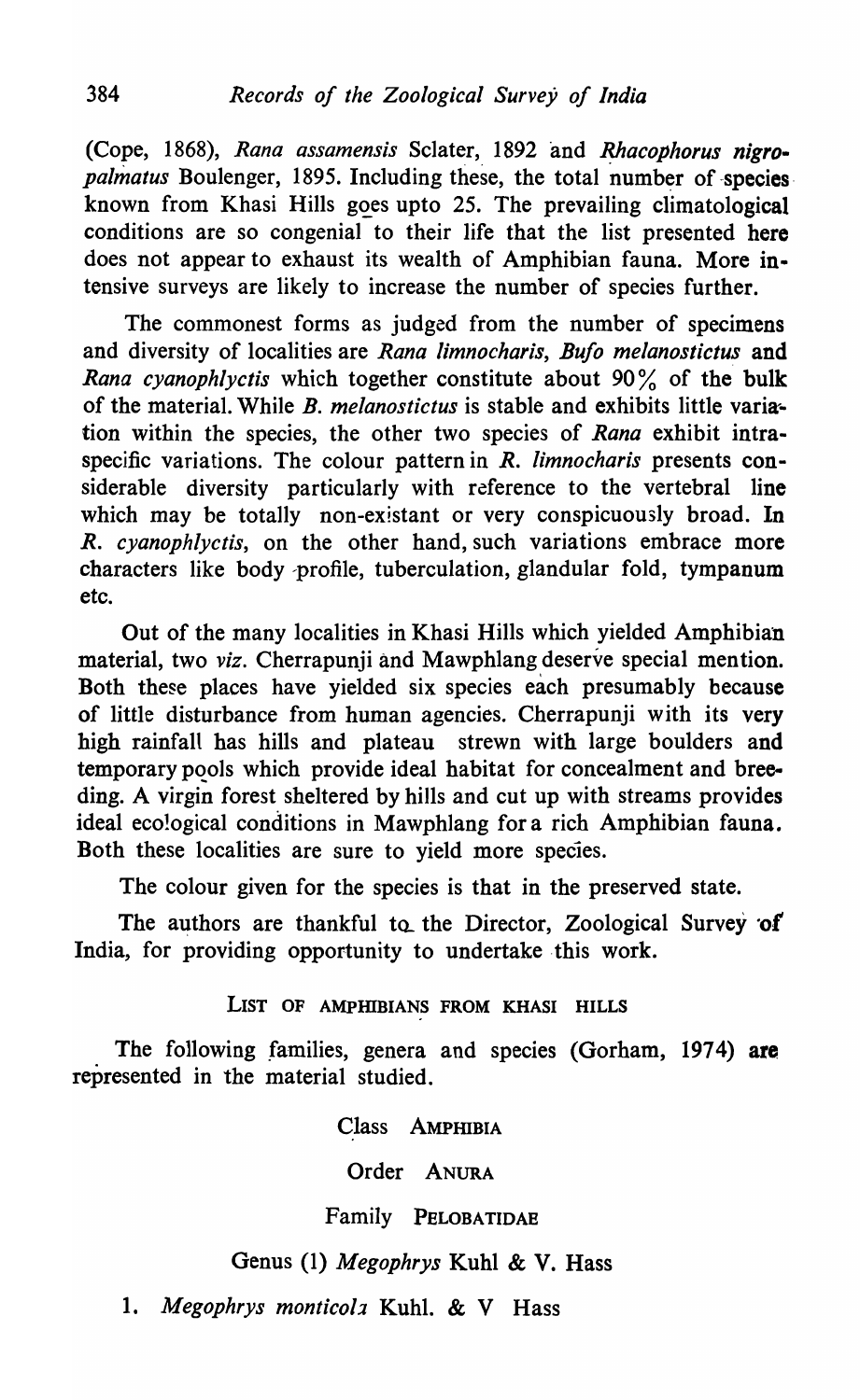Genus (2) *Leptobrachium* Tschudi

*2. Leptobrachium hasselti* Tschudi

Family HYLIDAE

Genus (3) *Hyla* Laurenti

*3. Hy/a annectens* (Jerdon)

Family BUFONIDAE

Genus (4) *Bufo* Laurenti

- *4. Bufo melanostictus* Schneider
- 5. *Bufo himalayanus* Günther

Genus (5) *Bufoides* Pillai & Yazdani

*6. Bufoides meghalayana* (Yazdani and Chanda)

Family RANIDAE

Genus (6) *Amolops* Cope

7. Amolops afghanus (Günther)

Genus' (7) *Rana* Linnaeus

- *8. Rana limnocharis* Wiegmann
- *9. Rana cyanophlyctis* Schneider
- *10. Rana alticola* Boulenger
- *11. Rana daniel;* Pillai & Chanda
- *12. Rana mawphlangensis* Pillai & Chanda
- *13. Rana latieeps* Boulenger
- *14. Rana gerbil/us* Annandale
- *15. Rana livida* (Blyth)

Family RHACOPHORIDAE

#### Genus (8) *Philautus* Gistel

- *16. Phi/autus eherrapunjiae* Roonwal and Kripalani
- *17. Phi/autus shillongensis* Pillai and Chanda
- *18. Phi/autus andersoni* (Ahl)

#### Genus (9) *Rhaeophorus* Kuhl

- *19. Rhacophorus /eucomystax* (Kuhl)
- *20. Rhacophorus reinwardtii* (Sch gel)

z. s . *... 2S*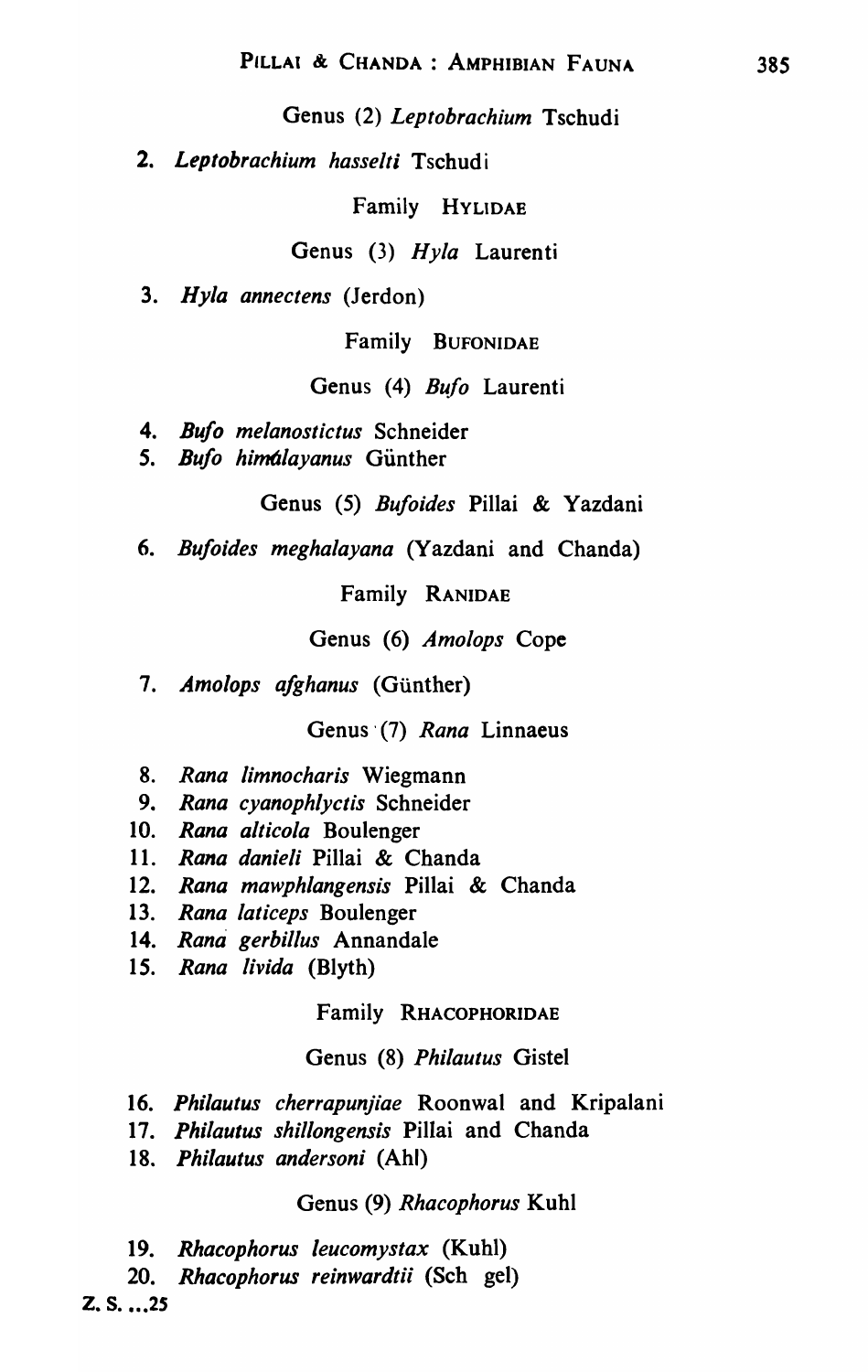#### SYSTEMATIC ACCOUNT

#### 1. Megophrys monticola Kuhl. & V. Hass., 1822

*1882. Megalophrys montana:* Boulenger, *Cat. Batr. Sal. Brit. Mus.* : 442. 1923. Megalophrys montana: V. Kampen, *Amph. Indo-Austr. Arch.* : 8.

A single example of this Pelobatid toad is available in the collection, obtained from Shillong Peak, the highest point in the Khasi Hills with an altitude of 1960 metres.

Skin of upper parts smooth, granulate in front of and behind tympanum, with a few warty tubercles on flank; upper eyelid with a raised margin and an angular process about its middle. Upper parts brown, head dark grey. Lower parts with brown blotches. A white tubercle on each side of breast.

Our specimen which measures 48 mm from tip of snout to vent is a male.

#### 2. Leptobrachium hasselti 'Tschudi, 1838

*1882. Leptobrachium hasselti.'* Boulenger, *Cat. Batr. Sal. Brit. Mus.* : 441. 1923. Megalophrys hasselti: V. Kampen, *Amph. Indo-Austr. Arch.* : 13.

We have a single example of a large-headed and frail-limbed specimen which agrees well with the descriptions of the species.

Mid-dorsal skin smooth with whitish tubercles laterally. Ashygrey above with\_ symmetrical brown and black patterns and spots. A triangular patch with its base touching the two upper eyelids. Black canthal and temporal streak, the latter encircling the brownish tympanum. Flanks with 'rows of black spots, limbs barred. Belly white, throat faintly mottled, the pre-humeral part darker. A distinct fatty hump above vent.

The specimen measures 37 mm from tip to vent and is a male. t was taken from Burhalang near Nongpoh (alt. 650) on 26-6-1965.

#### 3. Hyla annectens (Jerdon, 1890)

*1882. Hyla anneclens* Boulenger, *Cat. Batr. Sal. Brit. Mus.* : 382. *1890. Hyla annectens* Boulenger, *Fauna Bril. India: 509.* 

Four specimens, three from Mawphlang (27-6-63 and 9-12-64) and one from Urman (19-2-70) are being referred to *Hy/a annectens.* 

Upper parts slate-coloured a brownish streak from nostril to front of eye; a black lateral streak upto groin, ending often in two or three black spots with interconnections. Hind parts of thighs (sometimes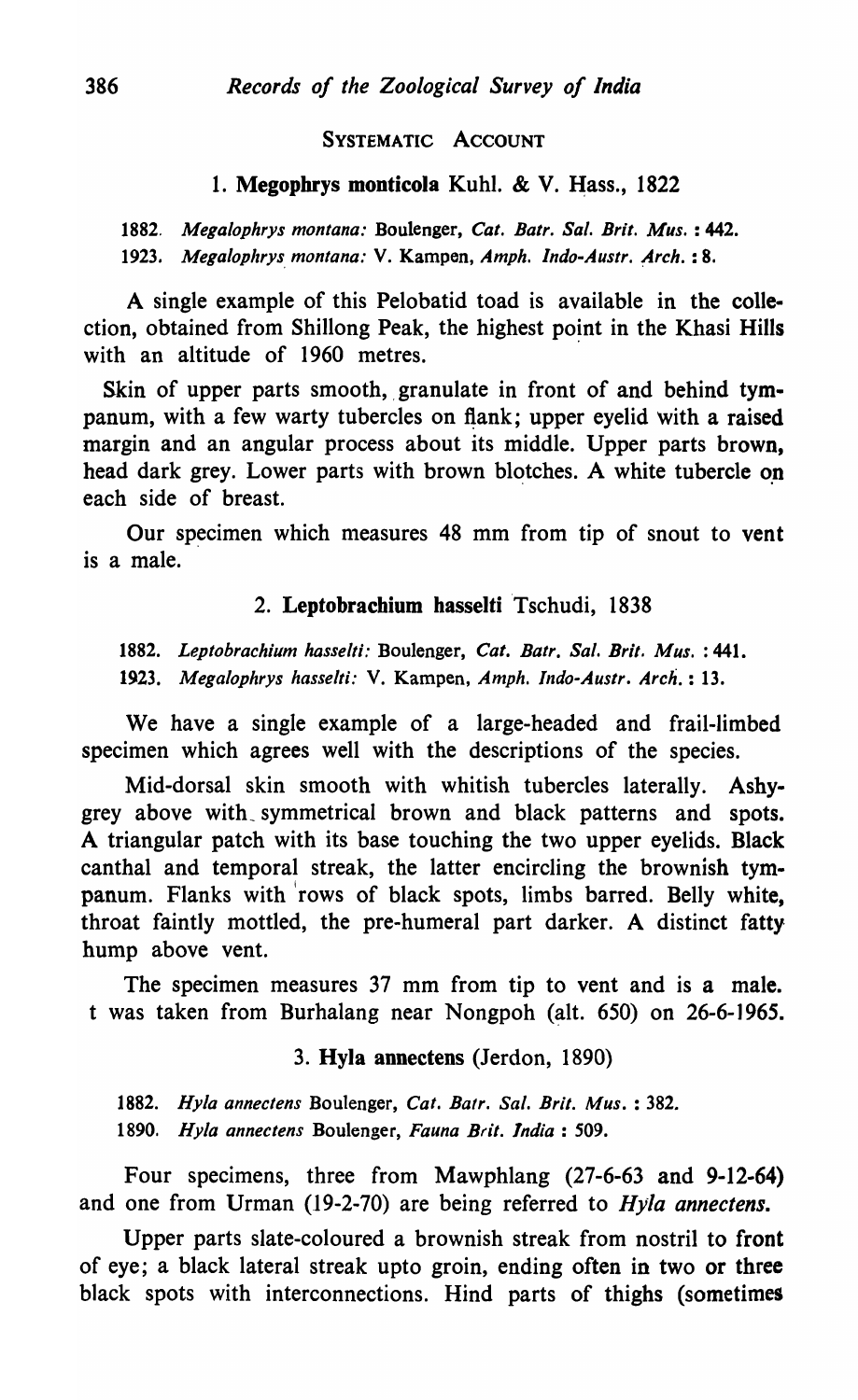front also) with conspicuous black spots on white or yellowish backsround. Hind margin of tibia similarly marked in some.

The largest example measures 41 mm from tip of snout to vent.

## 4. Bufo melanostictus Schneider, 1799

*1882. Bu/o me/anostictus.·* Boulenger, *Cat. Batr. Sal. Brit. Mus.* : 306 . *• 1923. Bu/o me/anostictus:* V. Kampen, *Alnph. Indo-Austr. Arch.* : 80.

92 adults and 166 juveniles are available from the following 10calities: - Barapani, Bishnupur, Lawsohtun, Mawblang, Motinagar, Maidan Laban, Polo ground, Risa Colony, Sericulture garden, Upper Shillong, Umshing, Umran, Shillong Peak and Old Barapani Road.

## 5. Bufo himalayanus Günther, 1864

*1882. Bufo sikkimensis* Boulenger, *Cat. Batr. Sal. Brit. Mus.* : 305.

To this species we refer a single example of a small toad collected from Mawphlang on 14-8-1973 and measuring 35 mm from tip of snout to vent.

Dorsally black and brown, head more brownish than black; a faint vertebral line from hind end forwards upto middle of dorsum. Belly and throat yellowish with conspicuous black spots, often confluent giving an irregular "wormy" pattern. Beset with pointed tubercles on the dorsal part of body and limbs. Parotoids and some of the larger tubercles with a tinge of red. Coarsely granulated ventrally.

#### 6. Bufoides meghalayana (Yazdani &. Chanda, 1971)

*1971. Ansonia meghalayana* Yazdani & Chanda, *J. Assam Sci. Soc.,* 14 (1): 76. *1973. Bu/oides meghalayana* Pillai & Yazdani, *J. zoo* I. *Soc.* 25 : 65.

17 examples of this rock toad are available from Cherrapunji collected from cavities in rocks while breeding.

#### 7. Amolops afghanus (Günther, 1858)

*1882. Rana a/ghana* Boulenger, *Cat. Batr. Sal. Brit. Mus.* : 60. 1920. Rana latopalmata Boulenger, *Rec. Indian. Mus.*, 20:217.

We have no hesitation in referring a single example of frog collected from Nongkrem Hill, Shillong on 20-1-1969 to *Amolops afghanus*.

Skin smooth dorsally but strongly warty on sides. Dark olive above, ~potted and marbled with black and grey.

The specimen is a male measuring 62 mm. from snout to vent.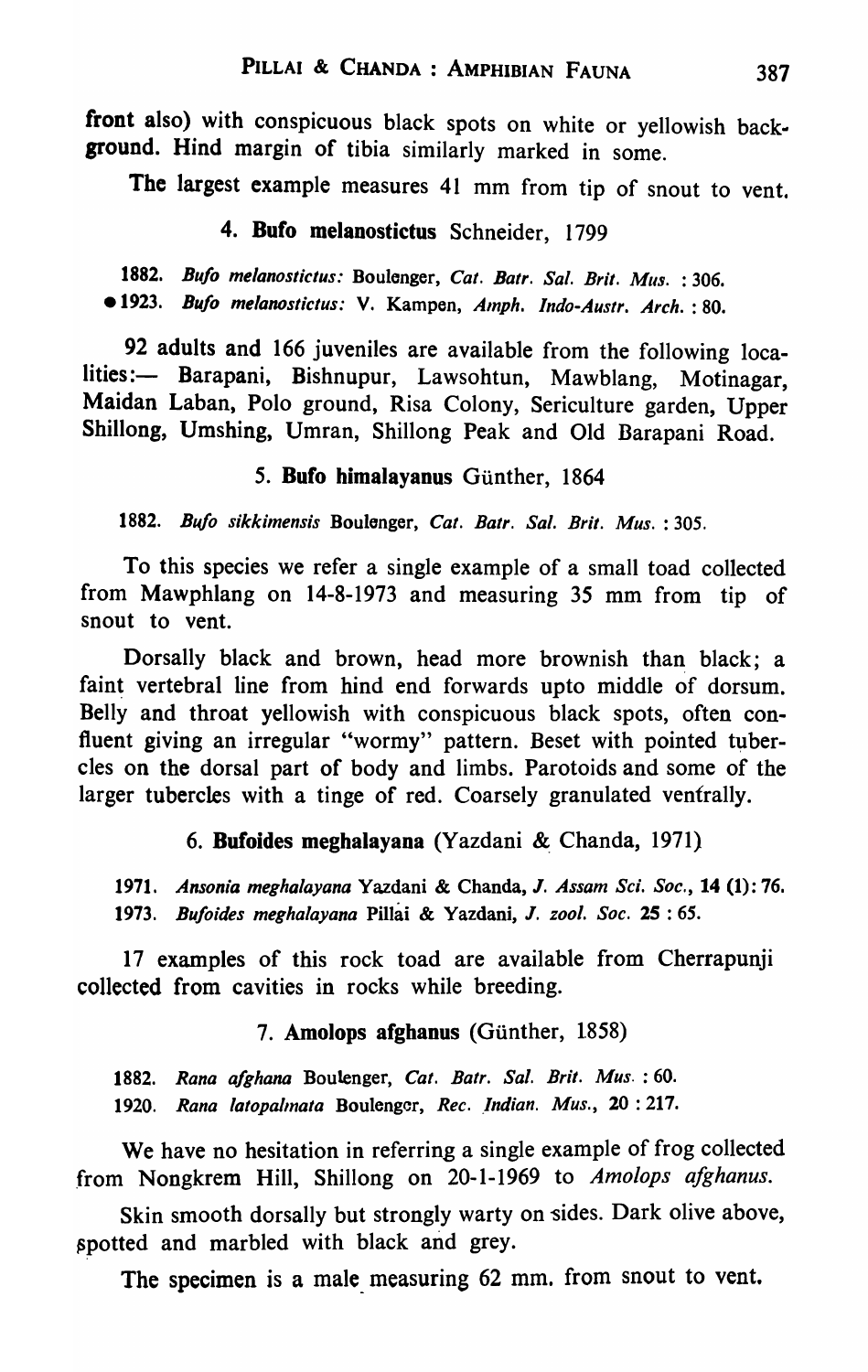#### 8. Rana Iimnocharis Wiegmann, 1835

*1920. Rana limnocharis:* Boulenger, *Rec. Indian, Mus: 28. 1973. Rana limnocharis:* y. Kampen, *Amph. Indo-Austr. Arch.* : 167

290 adults and 54 juveniles collected all the year round from 2S localities agree well with *Rana limnocharis* forma *typica,* 

The colouration is variable. Ground colour ranges from light brown to black. The two limbs of the V-shaped mark connecting the orbits are often transversely across. Mid-dorsal white line present or absent When present it may be very thin and faint or broad and conspicuous. Similar white lines have been seen to run along the thighs and in a few right upto the heel.

The largest example is a female of head and body 52 mm from Shillong Peak. The collection localities are:-Barapani, Cherrapunji, Decame, Lailad, Laitker, Laityigew, Lalchand Basti, Mawblang, Mawmluh, Mawpat, Mawphlang, Mawroh, Mylliem, Nongkrem, Polo, Pynthermukrah, Risa Colony, Sericulture garden, Shella, Umroi, Umshing, Umtyriger, Umphrynai, Upper Shillong, Weiloi.

#### 9. Rana cyanopblyctis Schneider, 1799.

1882. Rana cyanophlyctis: Boulenger, Cat. Batr. Sal. Brit. Mus.: 17. 1920. Rana cyanophlyctis: Boulenger, *Rec. Indian Mus.*:12.

We have examined 179 examples of this species. Majority of specimens agree with the descriptions of this species except a few, the most notable being 5 specimens collected from Upper Shillong on 6-11-1962 and 3 specimens from Shella on 20-7-1973. The variations exhibited by these 8 examples are as under. The profile of the waist is not in conformity with the rest in being more "toad-like", the width of the body being greatest at its junction with the thighs. In typical *cyanophlyctis* this part is narrower than the rest of the trunk. The eyes protrude more and the eyelids are more superior than lateral owing to a less broad upper eyelid and broader lower eyelid. In the majority of examples we have examined the slits are lateral and the lower lids narrow with the result that the slits are fully visible in side profile. On the other hand, in examples from Upper Shillong and Shella the slits are partly or not visible at all from sides. The supra-tympanic fold is not distinct and at best appears as a whitish band or a row of white spots while in typical forms it is a distinctly elevated glandular fold. The tympanum in the eight examples is also smaller being about half the diameter of orbit. The skin of upper parts is smooth without granulations or the characteristic warts tipped with minute asperites. When the limb is folded at right angles to the body the heels definitely overlap while in typical examples the heels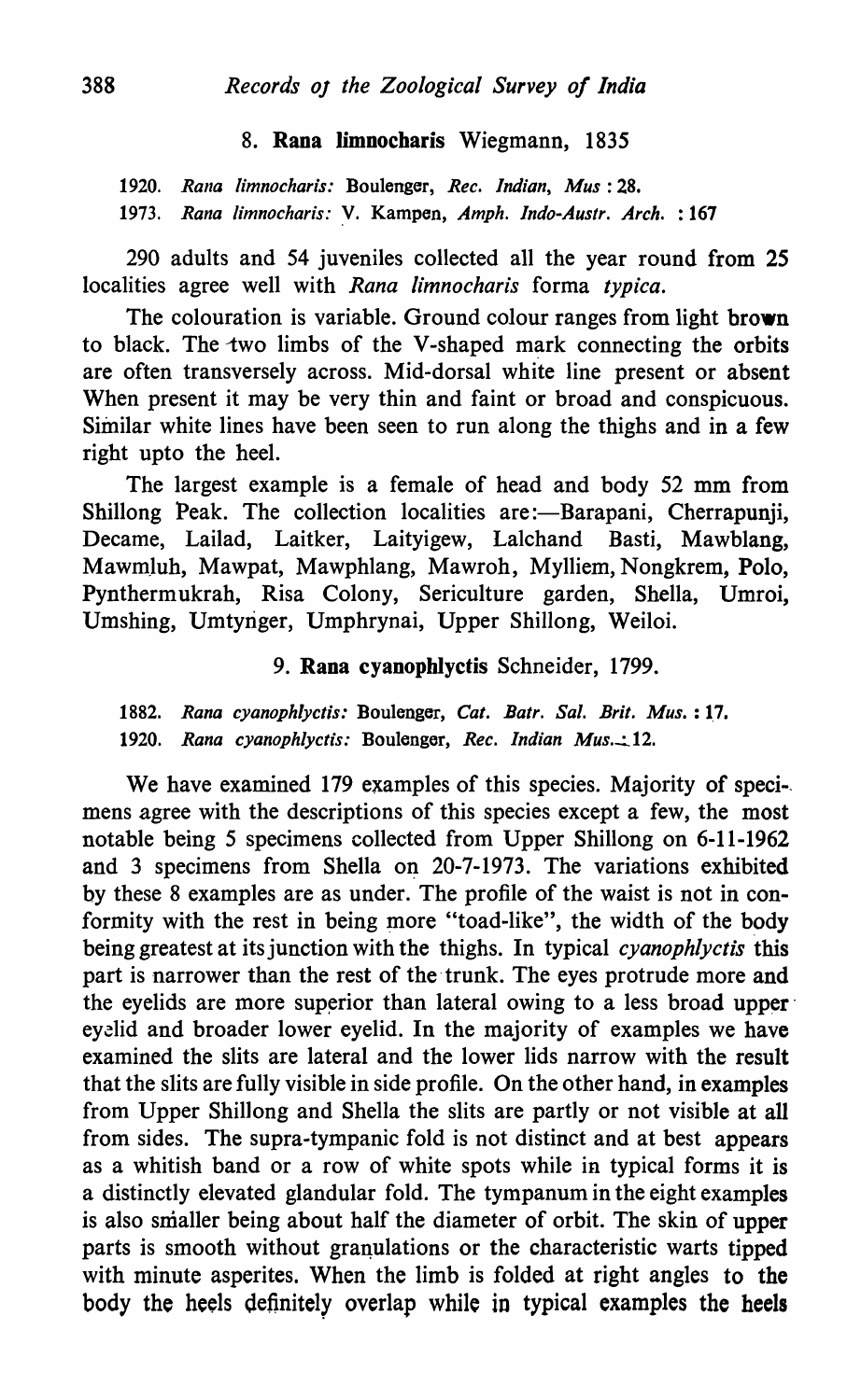do not meet or they just meet but not overlap. It is tempting to describe these eight specimens under a new taxon but we refrain from doing so **because** the genus *Rana* shows considerable range of variations and it will not be desirable to erect a new species or subspecies without detailed morphometric studies on populations from wider areas.

We, therefore, include them under *Rana cyanophlyctis* without assigning them a separate status.

The material of *R. cyanophlyctis* has been collected from Burnihat, Barapani, Bishnupur, Lalchand Basti, Mawroh, Mawlai, Motinagar, Mylliem, Nonglayer, Oakland (Botanical garden), Polo, Pynthermukrah, Shella, Shillong Peak, Umran, Umsning, Umtham, Umtynger, Upper Shillong.

10. Rana alticola Boulenger, 1882.

1912. *Rana a/ticola.* Annandale, *Ree. Indian Mus.* : 8. 1920. *Rana altieola:* Boulanger *Ree. Indian Mus.* : 166.

*Rana alticola* is represented in our material by a single example from Cherrapunji measuring 47 mm from snout to vent, donated by Shri J. H. Bourne.

The dorso-Iateral folds appear to be more widely separated than is usual for the species (4 $\frac{1}{2}$  times in total length as against 6 to 6 $\frac{1}{2}$ times). Colour lost due to long preservation. Pale brownish above, not spotted. Folds edged with brown. Lower parts pale.

Adults of this species are extremely rare compared to the tadpoles which are abundant and common.

#### 11. Rana danieli Pillai & Chanda

1977. Rana danieli Pillai and Chanda, J. *Bombay nat. Hist. Soc.*, 74.

Two species from Mawphlang (60 mm, & 40 mm) and one from Nongkrem (61 mm) belong to the above species.

#### 12. Rana mawphlangensis Pillai & Chanda

1977. Rana mawphlangensis Pillai & Chanda, J. *Bombay nat. Hist. Soc.*, 74.

A single example of a female (90 mm) collected from Mawphlang is available.

#### 13. Rana laticeps Boulenger, 1882.

*1882. Rana latieeps,* Boulenger *Cal. Batr. Sal. Brit. Mus: 20.*  1920. *Rana laticeps*, Boulenger *Rec. Indian Mus.* : 67.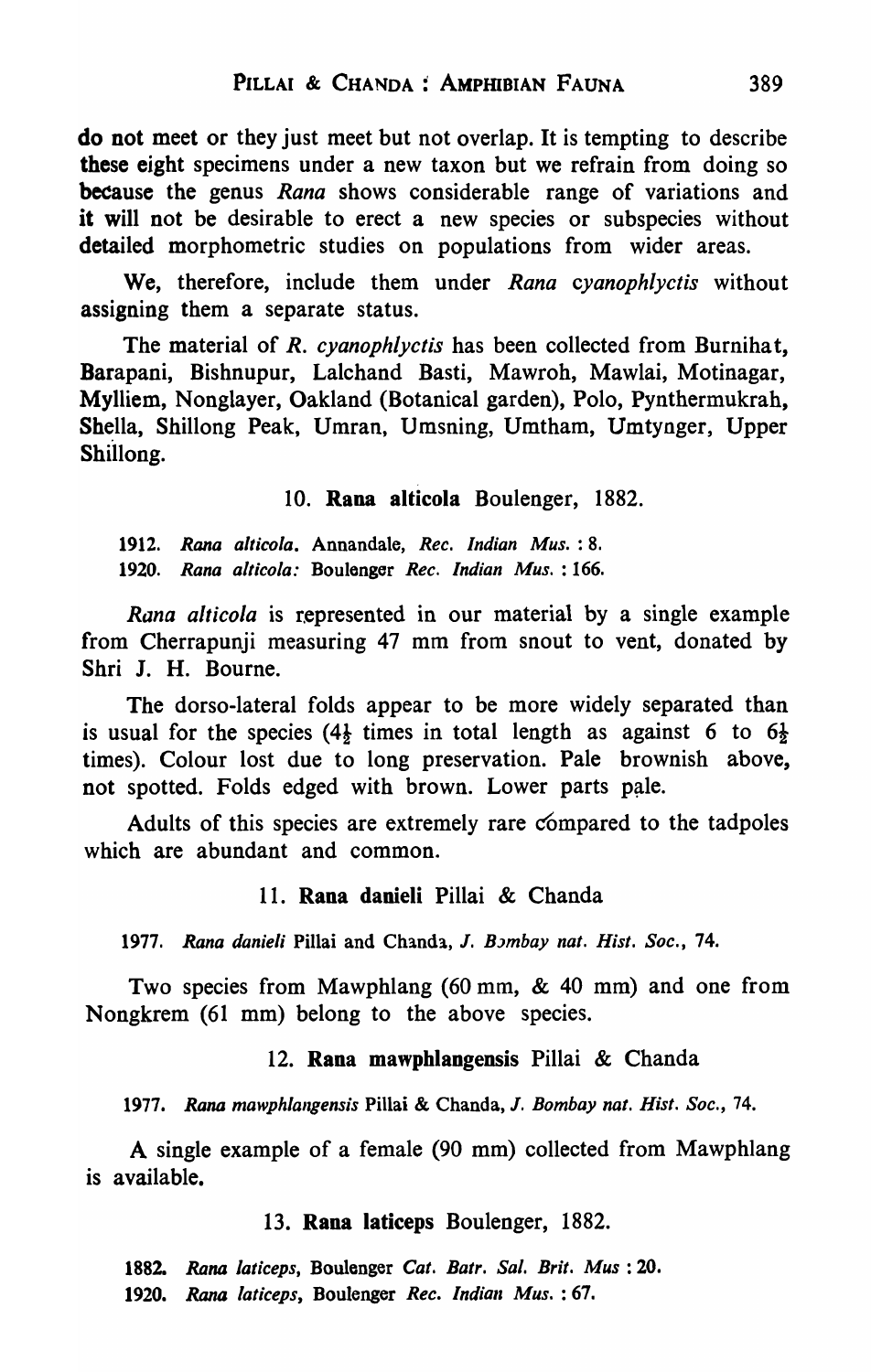Three small frogs measuring  $36$  mm,  $31$  mm  $\&$  27 mm collected from Mawphlang on 7-5-1969 undoubtedly belong to *Rana laticeps.* 

Skin above brown or grey, marbled with dark. Dark-bordered warts and tu bercles present, sometimes arranged in longitudinal rows A white strip below the supratympanic fold. A dark bar connects the eyes, a faint inverted V-mark at the level of forelimbs. Outer part of arms with a pair of whitish tubercles. Lower parts smooth, white except throat which has brown irregular patches ending abruptly at shoulder level.

All three are females.

#### 14. Rana gerbillus Annandale, 1912

*1912. Rana gerbil/us* Annandale, *Ree. Indian Mus.* : 10. *1.920. Rana gerbil/us:* Bouleager, *Ree. Indian Mus.* : 207.

To this species we assign a small specimen (23 mm) collected from a stream at Mawblang near Cherrapunji on 7-1-1970. One of us (R. S. P.) has collected several larger examples of this species from the Siang District (Abor Hills), Arunachal Pradesh wherefrom this species was originally described by Annandale (1912). The present example, though juvenile, resembles the Abor Hill specimens very well.

*Rana gerbil/us* is known hitherto from Abor Hills and Darjeeling only and its occurrence in Khasi Hills constitutes a new record.

15. Rana livida (Biyth, 1855)

*1890. Rana Iivida* Boulenger, *Fauna Brit. India: 462. 1.920. Rana Iivida:* Boulenger, *Ree. Indian Mus.* : 214.

Four examples (two large and two small) of this species are available in the collections.

Back uniform bluish-grey or slate-coloured with or without a row of large spots which become progressively smaller towards the interorbital region. The spots are absent in the two smaller specimens' where the background colour itself is very dark. Sides sepia brown, tympanum with circular whitish rim. Limbs brownish with conspicuous white marbling. Lower parts white except in male where throat and chest are light brown and belly and thighs granulate. This male (47 mm) is more deeply coloured, with a black patch on the front part of the arm. Pad on thumb much larger than that on female of about the same size (45 mm).

The four examples were collected from Chandmari, Shillong on 7-6-1967 and measure 88, 75, 47 and 45 mm. The last but one is a male.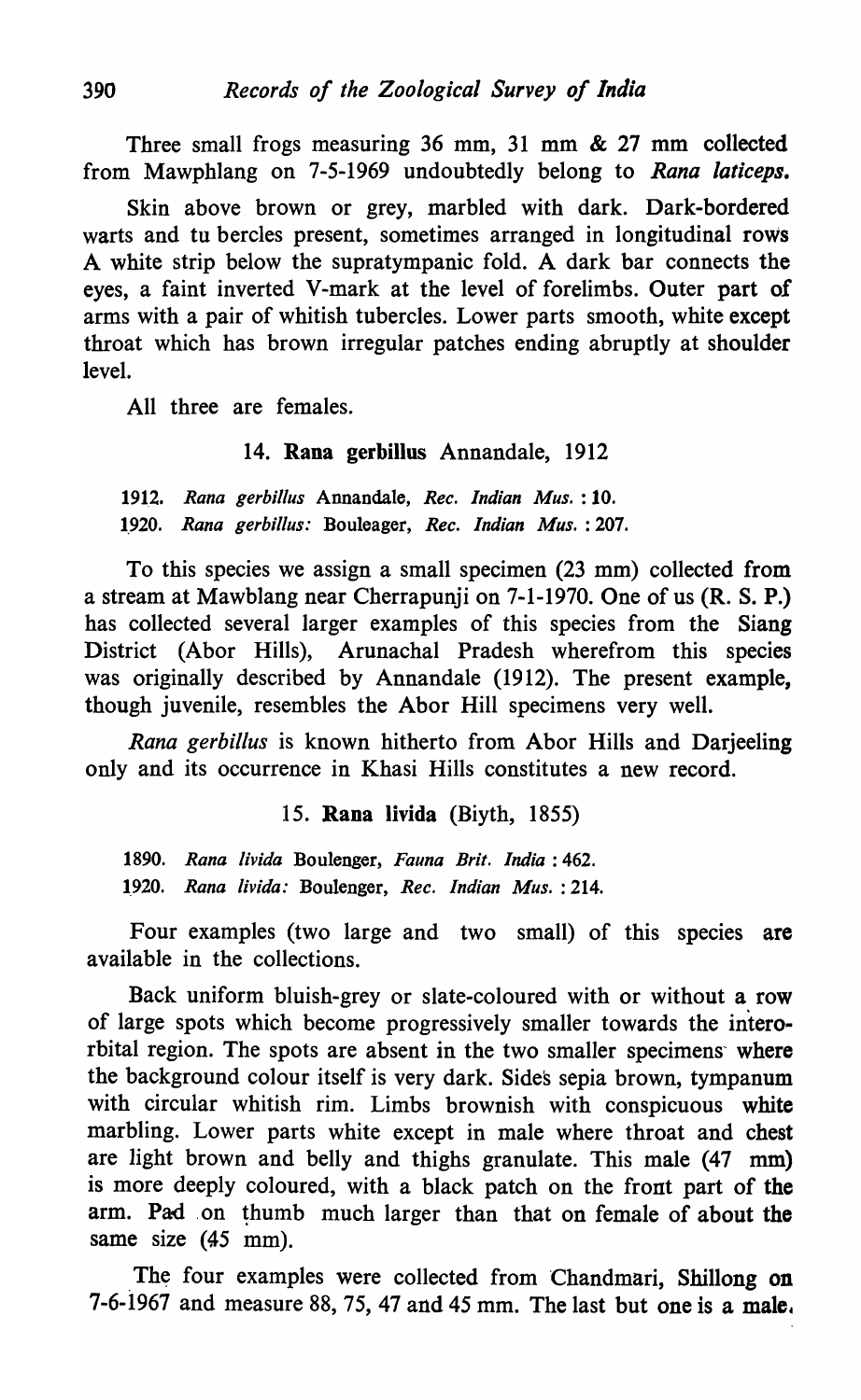#### 16. Philautus cherrapunjiae Roonwal & Kripalani, 1961

1961. Philautus cherrapunjiae Roonwal & Kripalani, *Rec. Indian Mus.* : 325.

This species was erected by Roonwal and Kripalani (1961) on the basis of recently metamorphosed young ones from Cherrapunji. In spite of our best efforts we failed to collect the adult of this species which is still unknown. But we have collected a young frog from Mawblang, near Cherrapunji on 29-9-1970. This example (figured in Pillai and Chanda, 1973) measures 16.4 mm from tip of snout to vent and is slightly larger in size and more advanced than any of the material which the original authors had.

#### 17. Philautus shillongensis Pillai and Chanda, 1973

1973. Philautus shillongensis Pillai and Chanda, Proc. Indian Acad. Sci. 78 (1)<sup>.</sup> : 30.

8 examples of this small-sized species are available in the collections, all from Malki forest, Shillong. Grey to black, a dark band connecting the eyelids; a 'V' shaped lightmark; pale ventrally.

The largest example is 20 mm from tip of snout to vent and smallest 10 mm. The frogs were collected in the cold months of January and February and were hibernating in caked earth.

#### 18. Philautus andersoni (Ahl, 1927)

1882. Ixalus tuberculatus Boulenger, Cat. Batr. Sal. Brit. Mus. : 104.

24 specimens collected from three localities in Shillong (Nongthymmai, Motinagar & Malki forest) are being identified as *Philautus andersoni,* originally described from Kakhyen Hills. This species has subsequently been collected from Abor Hills (Siang District) by Annandale (1912).

Like the previous one, *Philautus andersoni* also is small in size, the largest example in the collection being 18 mm from snout to vent. Dorsal side and flanks light grey to dark, beset with tubercles and warts with white tips; belly and thighs strongly granulate with whitish blotches. An X-shaped large mark joining the eyes to groins is present in all with varying degrees of intensity; dark bar connecting eyes. One example has the entire upper side black while in two others the median dorsal parts is white separating the 'X' mark. Limbs with transverse bars.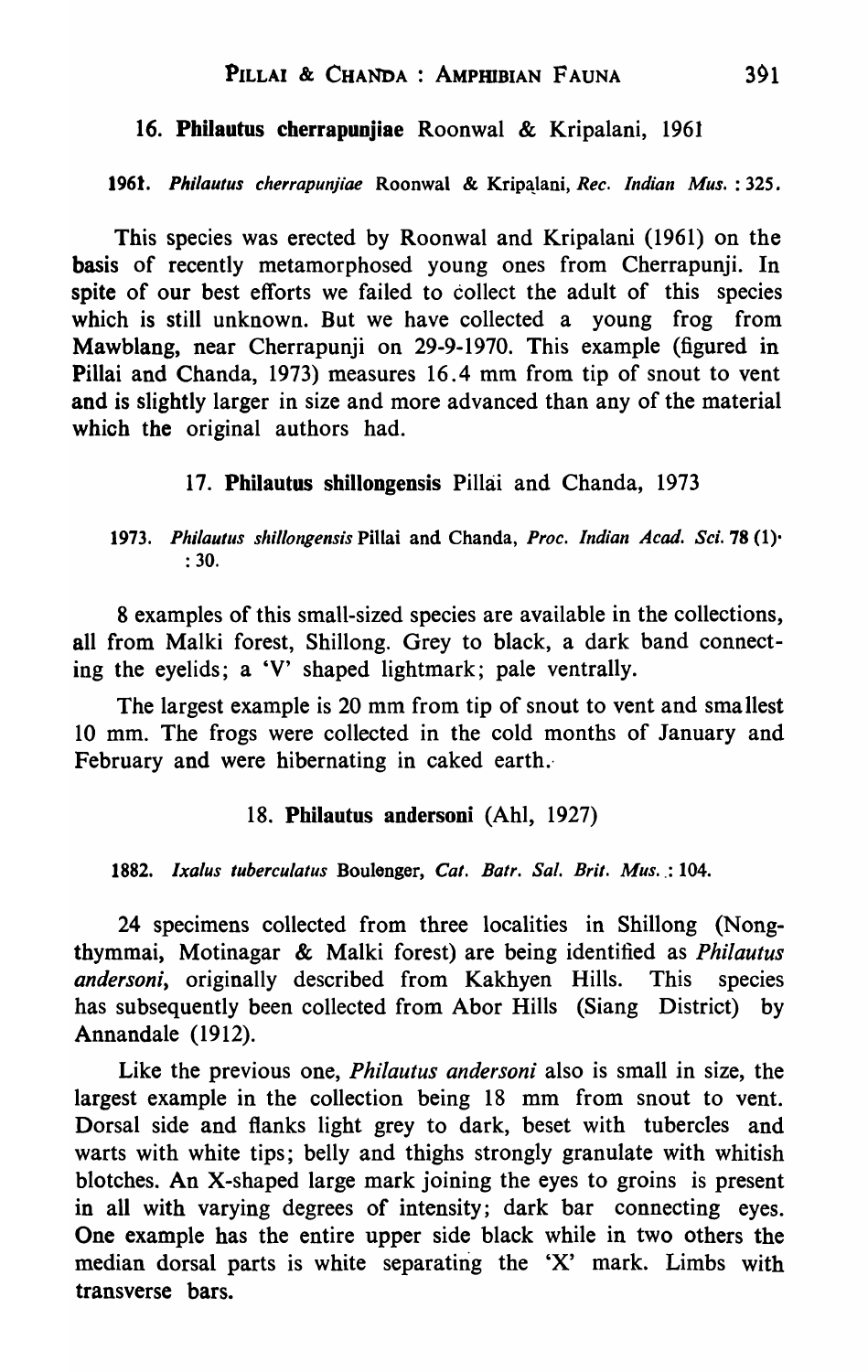# 19. Rbacophorus leucomystax (Kuhl, 1829)

1882. Rhacophorus maculatus Boulenger Cat. Batr. Sal. Brit. Mus. : 83.

1912. *Rhacophorus maculatus himalayensis* Annandale, *Rec. Indian Mus.* 8: 14.

1923. Rhacophorus leucomystax V. Kampen, *Amph. Indo-Austr. Arch.* : 246.

Three examples of tree frogs available in the collection, all from Shillong, are identified as *Rhacophorus leucomystax,* better known in literature as *R. maculatus.* 

Upper parts grey, brown or darkish; sometimes spotted with irregular blotches; a canthal and temporal black streak often edged with white on upper side; white spots on flank and hind part of thigh; limbs with transverse bars. Ventrally white or yellow; belly and thigh granulate.

The largest example in the collection measures 57 mm and the smallest 33 mm in head and body.

Another four examples of the species showing a different and distinctive colour pattern are being referred to the var. *quadrilineata*  (Boie). Two larger examples are brownish above while the other two are pale. Four dark longitudinal bands are present in all the upper side of head and body in varying degrees of clarity. These bands, in the preserved condition, appear paler in comparison to the dark canthal supratemporal streaks.

The localities and size of these examples are as follows:—Fruit Garden (54 mm), Insectory building compound (50 mm), Maidan Laban (46 mm) and Umran (37 mm).

#### 20. Rhacopborus reinwardtii (Schlegel, 1837)

*1890. Rhaeophorus bimaculatus* Boulenger, *Fauna Brit. India: 412. ,1852. Rhacophorus bimaculatus* Boulenger *Cat. Batr. Sal. Brit. Mus.: 90.* 

This species is represented in the collection by three examples, one from a tree at Pynursla, the second from'Mawblang and a small example from Cherrapunji. The first example was leafy green at the time of collection. In spirit the dorsal surface is pinkish and the ventral side immaculate. Behind the arm on flank the characteristic large black spots are very prominent. The number of spots is variable. The Pynursla specimen which is largest (55 mm from snout to vent) has two large spots on the right and three smaller ones on the left side. The example from Mawblang has two spots each on both sides while the Cherrapunji specimen has only one spot Ion each side. The anterior spot when present is larger than those behind. Skin on upper side smooth, belly and thighs white and beautifully granulated.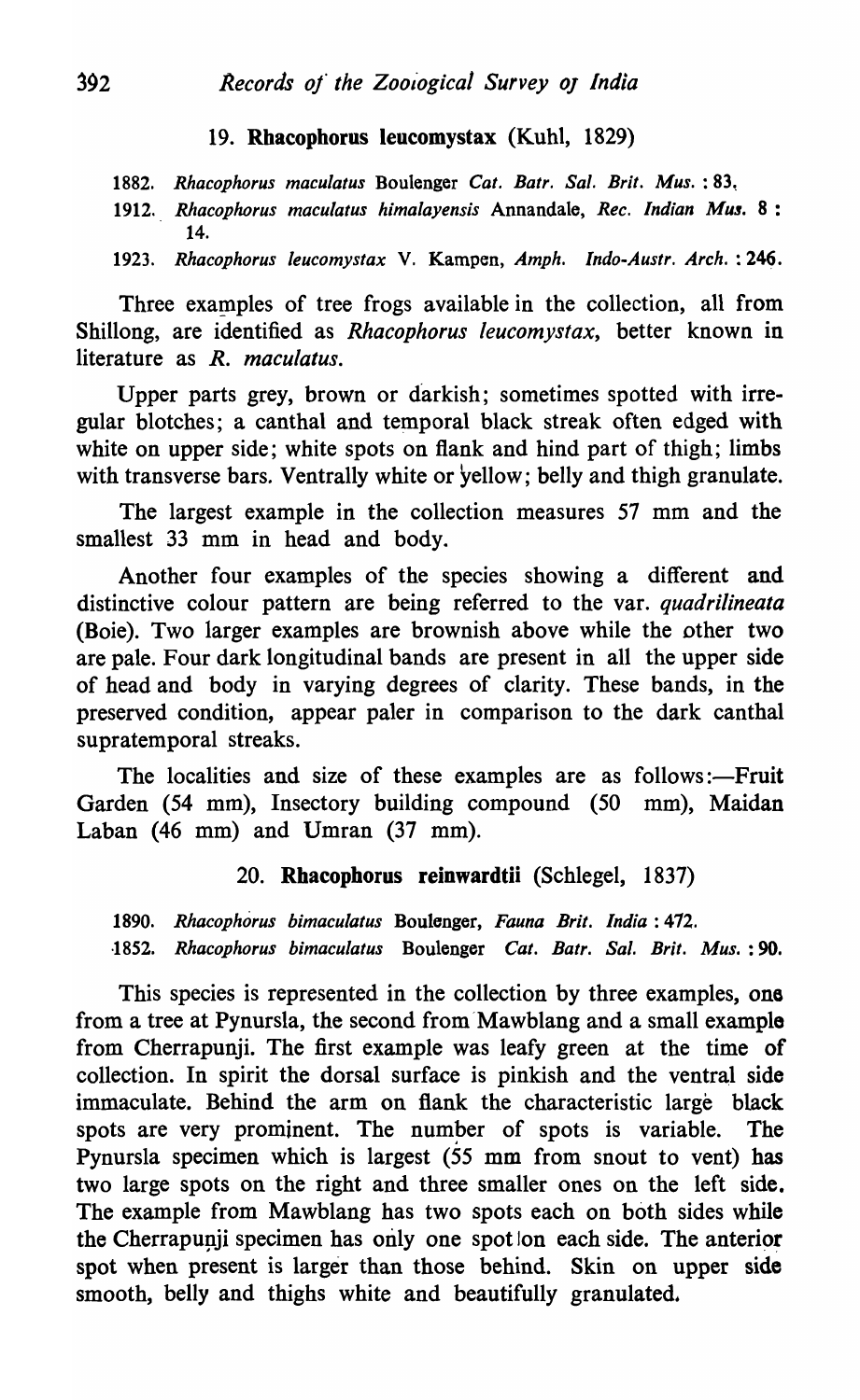# KEy TO THE GENERA OF AMPHIBIA (ANURA) OCCURRING IN KHASI HILLS (Those with single species are indicated in paranthesis).

| 1. | Intercalary ossicle between two distal phalanges                                              |                                                                                                                             |  |  |
|----|-----------------------------------------------------------------------------------------------|-----------------------------------------------------------------------------------------------------------------------------|--|--|
|    | present                                                                                       | .2                                                                                                                          |  |  |
| ⊷. | Intercalary ossicle absent                                                                    | $\cdot$ 3                                                                                                                   |  |  |
| 2. | Vomerine toeth present                                                                        | Rhacophorus                                                                                                                 |  |  |
| ∽. | Vomerine teeth absent                                                                         | Philautus                                                                                                                   |  |  |
| 3. | Vomerine teeth present                                                                        | .4                                                                                                                          |  |  |
| ⊷. | Vomerine teeth absent                                                                         | 7                                                                                                                           |  |  |
| 4. |                                                                                               |                                                                                                                             |  |  |
|    | Disc on fingers much larger than tympanum<br>Disc on fingers if present, small, never larger  | . Amolops (afghanus)                                                                                                        |  |  |
|    | than tympanum*                                                                                | .5                                                                                                                          |  |  |
| 5. | Pupil horizontal                                                                              | . 6                                                                                                                         |  |  |
| –. | Pupil vertical                                                                                | Megophrys (monticola)                                                                                                       |  |  |
|    |                                                                                               |                                                                                                                             |  |  |
| 6. | Fingers free, tongue deeply notched and bifid<br>Fingers webbed at base, tongue only slightly | Rana                                                                                                                        |  |  |
| –. | nicked                                                                                        | Hyla (annectens)                                                                                                            |  |  |
| 7. | Skin of upper parts warty                                                                     | .8                                                                                                                          |  |  |
| Ξ. | Skin of upper parts not warty                                                                 | .Leptobrachium (hasselti)                                                                                                   |  |  |
|    |                                                                                               |                                                                                                                             |  |  |
| 8. | Parotoid glands present                                                                       | Bufo                                                                                                                        |  |  |
|    | -. Parotoid glands absent                                                                     | Bufoides (meghalayana)                                                                                                      |  |  |
|    | Key to species of Amphibia (Anura) occurring in Khasi Hills                                   |                                                                                                                             |  |  |
|    | (Those with two or more species under each genus).                                            |                                                                                                                             |  |  |
|    | A. Genus Bufo                                                                                 |                                                                                                                             |  |  |
|    | Head with distinct bony ridges, tympanum                                                      |                                                                                                                             |  |  |
|    | distinct                                                                                      | melanostictus                                                                                                               |  |  |
|    | Cranial ridges indistinct, tympanum hidden                                                    | himalayanus                                                                                                                 |  |  |
|    |                                                                                               |                                                                                                                             |  |  |
|    | Genus Rana<br>В.                                                                              |                                                                                                                             |  |  |
| 1. | Discs of toe-tips, if present, without groove                                                 | $\mathbf{.2}$                                                                                                               |  |  |
|    | -. Discs of toe-tips with a crescentic or horse-                                              |                                                                                                                             |  |  |
|    | shoe-shaped circum—marginal groove                                                            | . 6                                                                                                                         |  |  |
| 2. | A distinct dorso-lateral glandular fold present                                               |                                                                                                                             |  |  |
|    | from behind eye to vent                                                                       | danieli                                                                                                                     |  |  |
|    | Dorso-lateral folds absent                                                                    | . 3<br>$\begin{array}{cccccccccccccc} \bullet & \bullet & \bullet & \bullet & \bullet & \bullet & \bullet \end{array}$<br>. |  |  |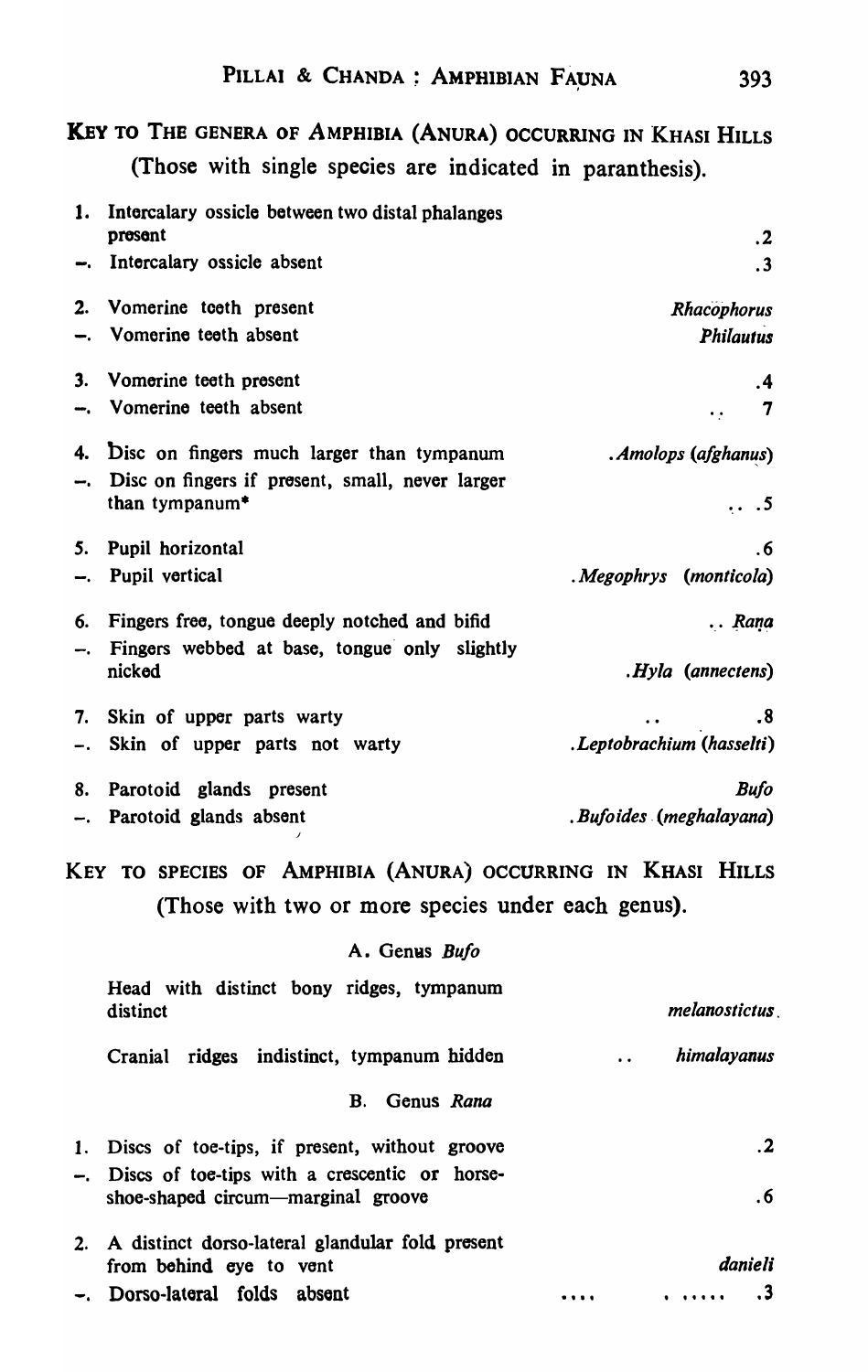| 3.<br>∽.             | Tympanum very distinct<br>Tympanum indistinct                                                                   | .4.<br>$\bullet$ .<br>. laticeps<br>$\ddot{\phantom{a}}$ |  |  |  |  |  |  |  |
|----------------------|-----------------------------------------------------------------------------------------------------------------|----------------------------------------------------------|--|--|--|--|--|--|--|
| 4.                   | Outer metatarsal tubercle present<br>Outer metatarsal tubercle absent                                           | limnocharis<br>.5                                        |  |  |  |  |  |  |  |
| 5.<br>⊷.             | Inner metatarsal tubercle prominent, pointed<br>and digitiform<br>tubercle moderate,<br>Inner metatarsal<br>not | cyanophlyctis                                            |  |  |  |  |  |  |  |
|                      | digitiform                                                                                                      | .mawphlangensis                                          |  |  |  |  |  |  |  |
| 6.                   | Dorso-lateral glandular fold absent<br>A distinct dorso-lateral fold from above tympa-<br>num to hip            | livida<br>7                                              |  |  |  |  |  |  |  |
| 7.                   | Fingers with large discs, that of third as large<br>as tympanum                                                 | $\ldots$ gerbills                                        |  |  |  |  |  |  |  |
|                      | Fingers with small discs                                                                                        | $\cdots$ $\cdots$ alticola                               |  |  |  |  |  |  |  |
|                      | Genus Philautus<br>$\mathbf{C}$ .                                                                               |                                                          |  |  |  |  |  |  |  |
| 1.                   | Skin of dorsum devoid of tubercles and warts<br>Skin of dorsum beset with tubercles and warts                   | tuberculatus                                             |  |  |  |  |  |  |  |
| 2.                   | Toes three-fourth webbed                                                                                        | $\ldots$ cherrapunjiae                                   |  |  |  |  |  |  |  |
|                      | Toes free                                                                                                       | shillongensis.                                           |  |  |  |  |  |  |  |
| D. Genus Rhacophorus |                                                                                                                 |                                                          |  |  |  |  |  |  |  |
|                      | Fingers webbed to discs, one to three conspicuous<br>black spots on axilla                                      | reinwardtii                                              |  |  |  |  |  |  |  |
|                      | Fingers with rudimentary webbing, no spots<br>on axilla                                                         | leucomystax                                              |  |  |  |  |  |  |  |

#### **REFERENCES**

| ANNANDALE, N. 1912. Zo ological results of the Abor expedition. 1. |  |  |  |  |
|--------------------------------------------------------------------|--|--|--|--|
| Batrachia. Rec. Indian Mus. $8(1)$ : 7-36.                         |  |  |  |  |

BOULENGER, G. A. 1882. Catalogue of the Batrachia Salientia S. Ecq*udata in the British Museum.* 1-495, with 30 pls.

- BOULENGER, G. A. 1890. *Fauna of British India, including Ceylon and*  Burma. Reptilia and Batrachia, London.
- BOULENGER, G. A. 1920. A monograph of the South Asian, Papuan, Melanesian and Australian frogs of the genus *Rana. Rec. Indian Mus.*, 20: 1-226.
- GORHAM, S. W. 1974. *Checklist of World Amphibians upto January* I, *1970. 1-172,*